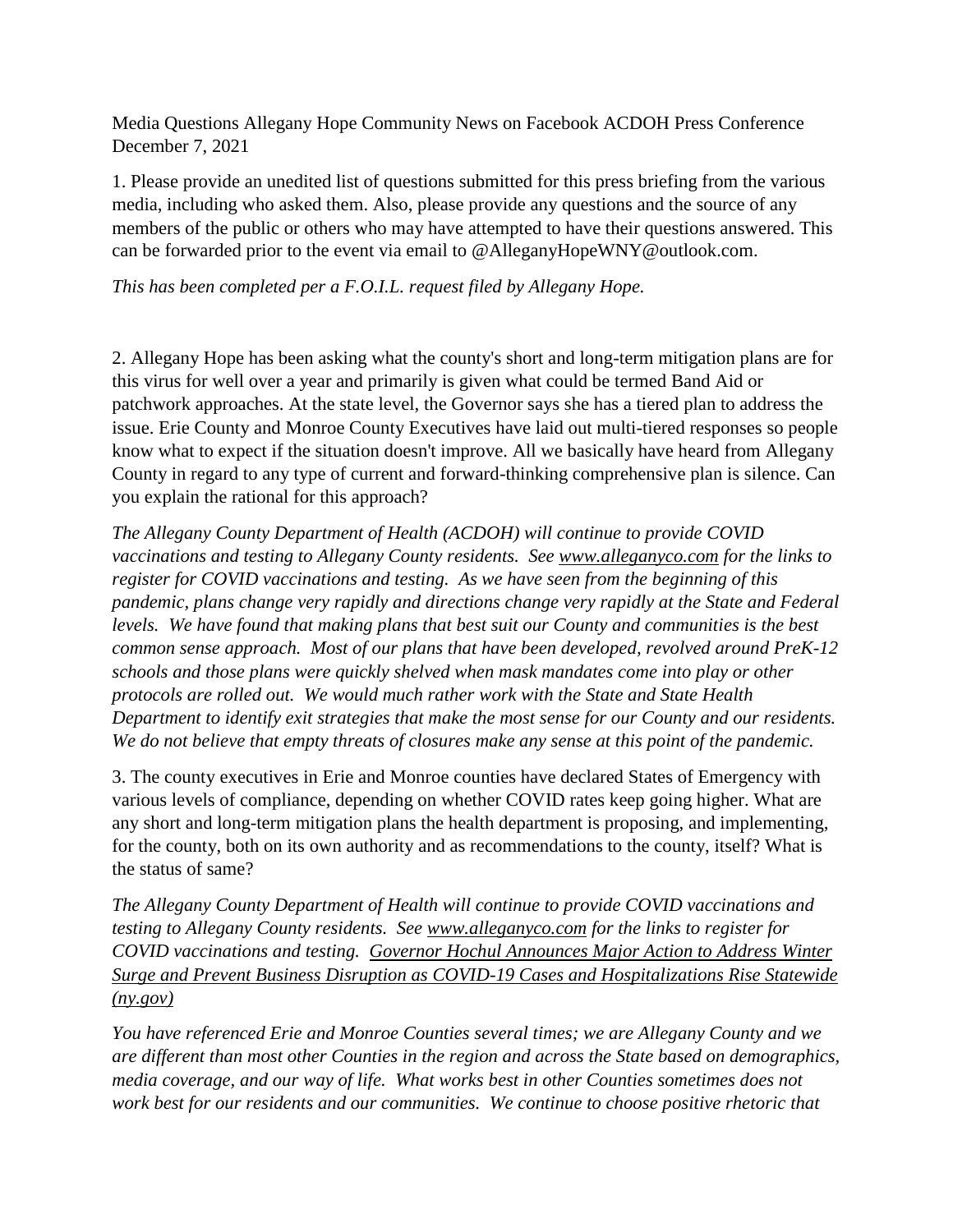*does not ostracize or push one agenda over another other than providing safe, health, and transparent information.* 

4. Last Wednesday, December 1, Public Health Director Shaw recommended to the county that it place a mask mandate in place, and asked county legislators to endorse some type of letter. What is the current status of that action, which can be taken immediately through a State of Emergency by the Chairman of the Board of Legislators? *See link below for state*.

How many legislators have signed the letter. *All of them, please see press announcements on County Website and Facebook.* 

Allegany Hope has asked about similar mitigation plans at various times in the past and was only provided with patchwork items. Why has it taken so long to get to this point when the same threat occurred last year, Allegany Hope has been reporting for several weeks that it appears the county is starting this holiday season from a base of the high point of last year's wave, and the hospital has been over 50 percent COVID patients, as we understand it, since September?

[Governor Hochul Announces Major Action to Address Winter Surge and Prevent Business Disruption as](https://www.governor.ny.gov/news/governor-hochul-announces-major-action-address-winter-surge-and-prevent-business-disruption)  [COVID-19 Cases and Hospitalizations Rise Statewide \(ny.gov\)](https://www.governor.ny.gov/news/governor-hochul-announces-major-action-address-winter-surge-and-prevent-business-disruption)

5. With Allegany County providing little substantive, repeated and "appealing" public interest information as to what has been happening with COVID for the past 20 months, other than what Allegany Hope has been able to dig out and associate to real life situations involving individuals and families, do you feel the county bears any responsibility for the situation it now finds itself in?

[Governor Hochul Announces Major Action to Address Winter Surge and Prevent Business Disruption as](https://www.governor.ny.gov/news/governor-hochul-announces-major-action-address-winter-surge-and-prevent-business-disruption)  [COVID-19 Cases and Hospitalizations Rise Statewide \(ny.gov\)](https://www.governor.ny.gov/news/governor-hochul-announces-major-action-address-winter-surge-and-prevent-business-disruption) *The Allegany County Department of Health will continue to provide COVID vaccinations and testing to Allegany County residents. See [www.alleganyco.com](http://www.alleganyco.com/) for the links to register for COVID vaccinations and testing.*

6. At last Wednesday's (December 1, 2021) Human Services Committee meeting of the Board of Legislators, the public health director talked about encouraging businesses to require masks within inside public spaces. Since this doesn't require approval by county government, what is the status of this initiative and how will it proceed?

[Governor Hochul Announces Major Action to Address Winter Surge and Prevent Business Disruption as](https://www.governor.ny.gov/news/governor-hochul-announces-major-action-address-winter-surge-and-prevent-business-disruption)  [COVID-19 Cases and Hospitalizations Rise Statewide \(ny.gov\)](https://www.governor.ny.gov/news/governor-hochul-announces-major-action-address-winter-surge-and-prevent-business-disruption) *The Allegany County Department of Health will continue to provide COVID vaccinations and testing to Allegany County residents. See [www.alleganyco.com](http://www.alleganyco.com/) for the links to register for COVID vaccinations and testing.*

7. Many stores, particularly groceries, have signs on their doors saying that in accordance with CDC guidelines, vaccinated people do not need to wear masks inside the store. Our understanding is that CDC guidance is that both vaccinated and unvaccinated people should wear masks inside in high risk geographic areas which, basically, has been the designation for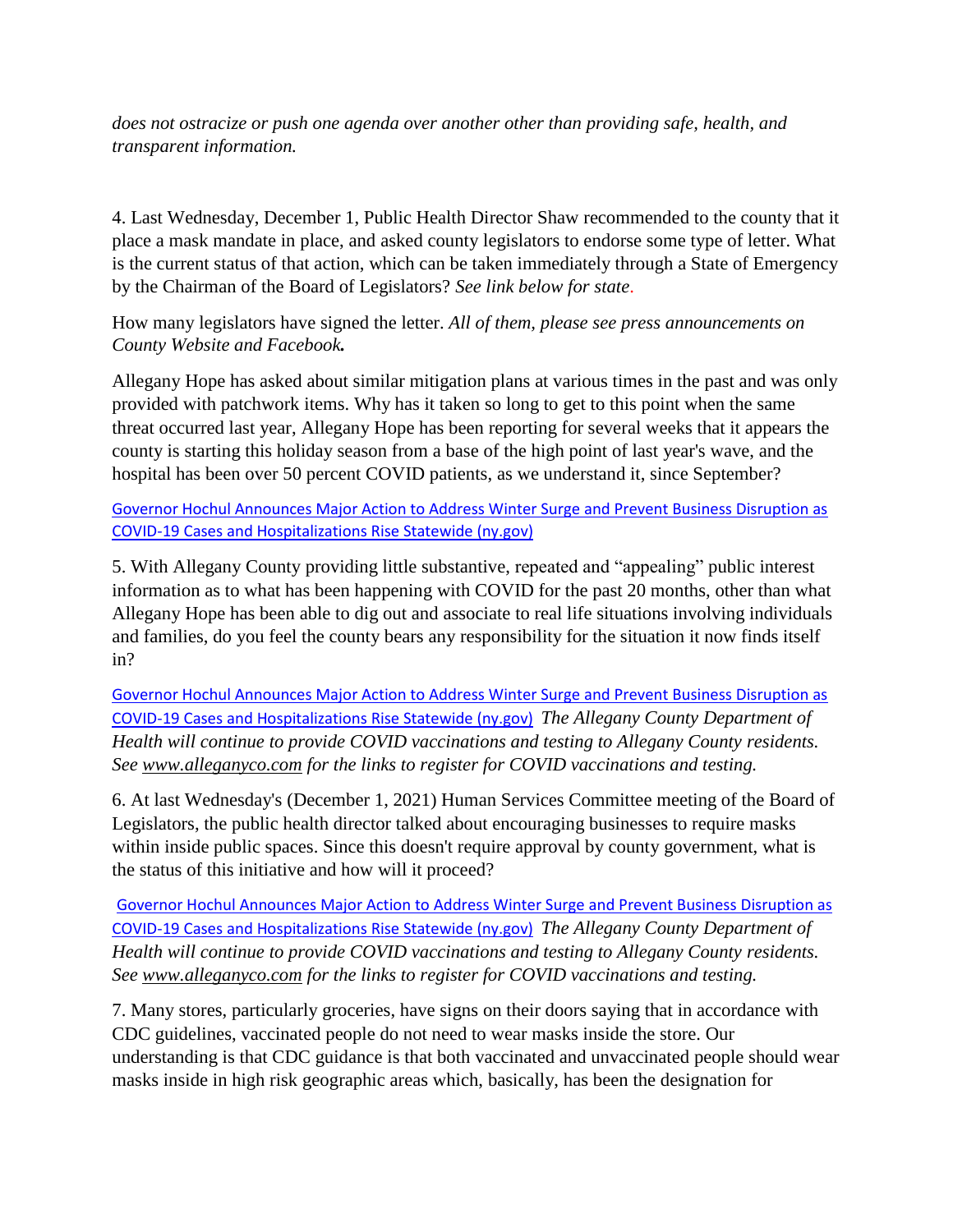Allegany County for months. This seems to be false advertising. Why hasn't/isn't the health department doing something about this?

*This is an individual business decision. Allegany Hope would have to direct this question to the businesses in question. The Allegany County Department of Health is available to assist businesses with questions.* 

8. A question from one of our readers: Is the health department going to advocate that businesses require employee vaccinations?

*ACDOH is choosing education and assistance at this time for those businesses that have requested help. We believe that our residents will make the best decisions based on the information that is currently available. The ACDOH will continue to provide and offer opportunities for COVID-19 vaccinations and continue to look for ways where we can remove barriers to vaccination for any individual who is interested.* 

9. Two weeks ago today (Tuesday, March 23, 2021), Erie County Executive Mark Poloncarz, after declaring a state of emergency, specifically named Allegany and other area counties as "reckless" for not acting to protect the public from COVID-19, saying that they are "putting the lives of your constituents at risk." What is your response to his statements?

*ACDOH is concentrated on educating, vaccinating, and if needed testing the residents of Allegany County for COVID-19. Reacting to what another County says or does, does not help the residents of Allegany County.* 

10. We have many readers who have expressed frustration over and over again during the past 20 months with the ACDOH's lack of transparency in regard to what is happening, feeling they are being left in the dark. Putting out numbers every day that have little correlation with anything unless someone tracks the data on an ongoing basis themselves places major obstacles in the path of people understanding and having confidence in reports of what is happening. Are there any plans to respond to the people's questions on a broad base rather then continually telling them only what the county and ACDOH feel they should know, which appears to be on the level of "very little"?

*ACDOH is in the process of updating the dash board. ACDOH continues to provide education, COVID vaccinations, COVID rapid testing and contact tracing to the residents of Allegany County which are vital to curving the high positivity rate in Allegany County. We have been transparent with any information that has been requested of our office as Allegany Hope has filed many, many F.O.I.L. requests and information has been provided. Many residents we have found do not know about the daily reporting of the COVID stats and merely look at Facebook as a means for all information. We encourage our residents to educate themselves and view the trusted resources for information to include the Allegany County website where daily case counts, quarantine numbers, townships, deaths, and other important statistics are reported. We are in the process of refreshing the data to include information that individuals want to see with a quick snapshot of what the County looks like one day with previous days date for comparison. There have been several questions regarding reporting school information. The information is*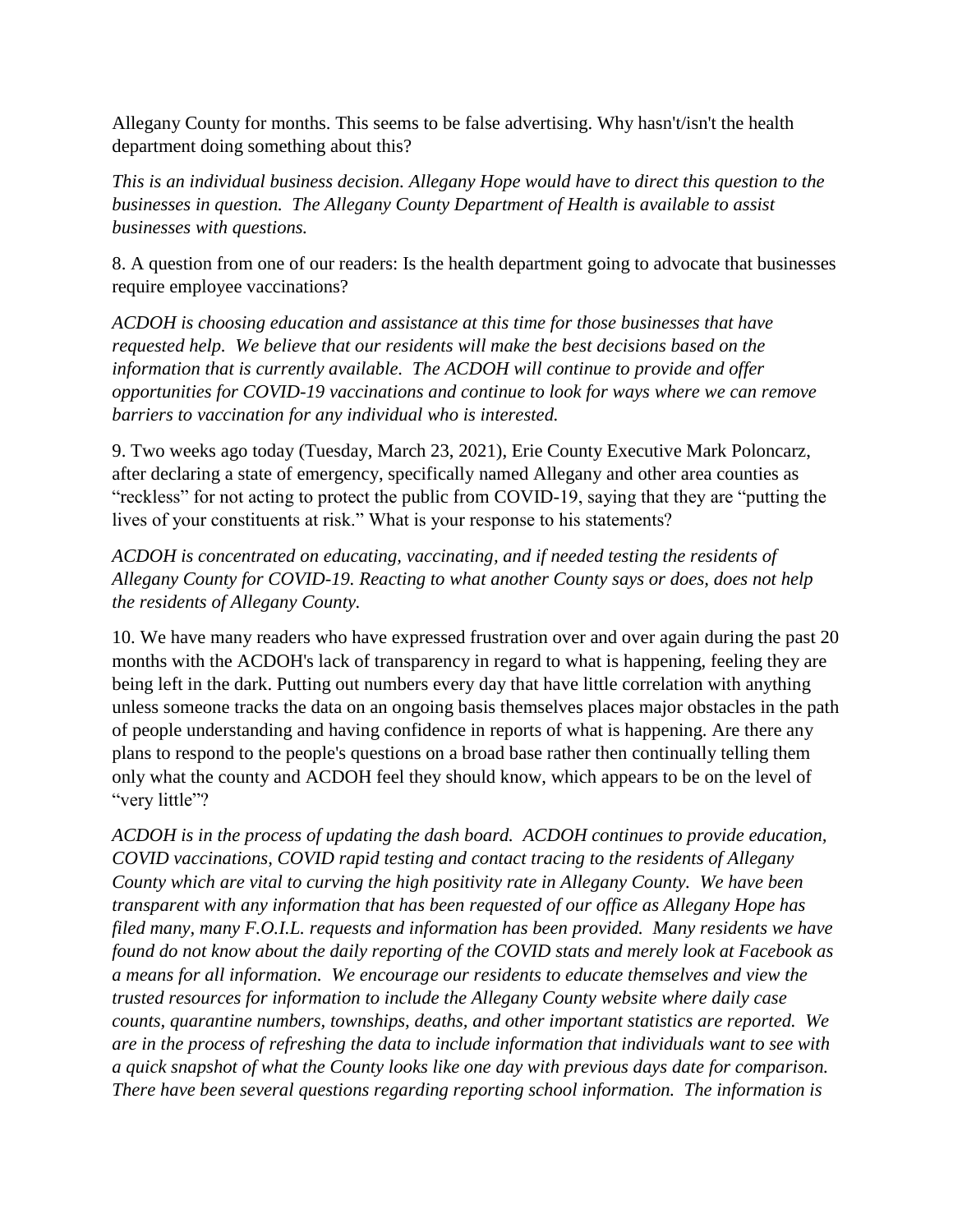*reported daily on the school report cards and not necessarily agreeing daily with our information. We agree that you cannot understand where we are going if you cannot compare it to where we have been.* 

11. Over the course of the past 20 months, the ACDOH appears to have issued guidance or regulations to school districts but generally has not made them public. As a result, on at least two occasions, Allegany Hope has had school superintendents provide differing interpretations. Why are these guidance documents not provided to the public so there is public awareness, no question as to what they say or, at least, everyone is working from the same script?

*ACDOH and all Allegany County School Superintendents have been provided the same information. ACDOH is working with Allegany County school districts to provide guidance, COVID vaccinations, COVID testing and contract tracing for isolation and quarantine as needed and in the absence of any State guidance. We would request that on two occasions those questions be directly routed to the Allegany County DOH where we could educate those individuals. Most of the guidance that is referenced was later tabled when the State came out with conflicting information or additional information we found that having released certain information to the public would have caused mass confusion and a more difficult time for our school districts when State guidance was looming. We understand the balance and need for information, the requirements for schools are posted both on the State Education website and on the State Health Department website.* 

12. We also are receiving numerous ongoing reports from parents with children in school and under quarantine being without clear information in regard to what they need to do in general, along with confusion as to what they need to do under various actual and potential quarantine/isolation situations. This indicates that any messages, if given, aren't getting through. What is being and can be done to rectify this situation?

*More clarification on this topic is needed. ACDOH contact tracers provide parents with an opportunity to ask questions, and isolation and quarantine orders contain email and telephone contact information for additional questions. On each and every phone call, we provide education on vaccinations if needed, resources for the individuals to reach out. My initial guess to this question is the State contact tracers. The State contact tracers reach out to all contacts of positive cases, and when the surge was at its height, the contact tracers reached out to some positive cases as well. With the onboarding of new staff to keep up with the demand, it would not be surprising if new employees may forget to ask certain questions or thoroughly explain circumstances. This is a continual process to train new staff as the ACDOH has on boarded several new staff as well. We want the public to understand that this is a very large and complex operation and with increased numbers of cases and contacts, the system becomes overloaded which is why we may not be as responsive as our residents are typically used to, and we understand that frustration as well.* 

13. With the general dissatisfaction that we have heard repeatedly in regard to the county's COVID dashboard, why has it taken so long to respond with what is reported to be some type of revamp of the site?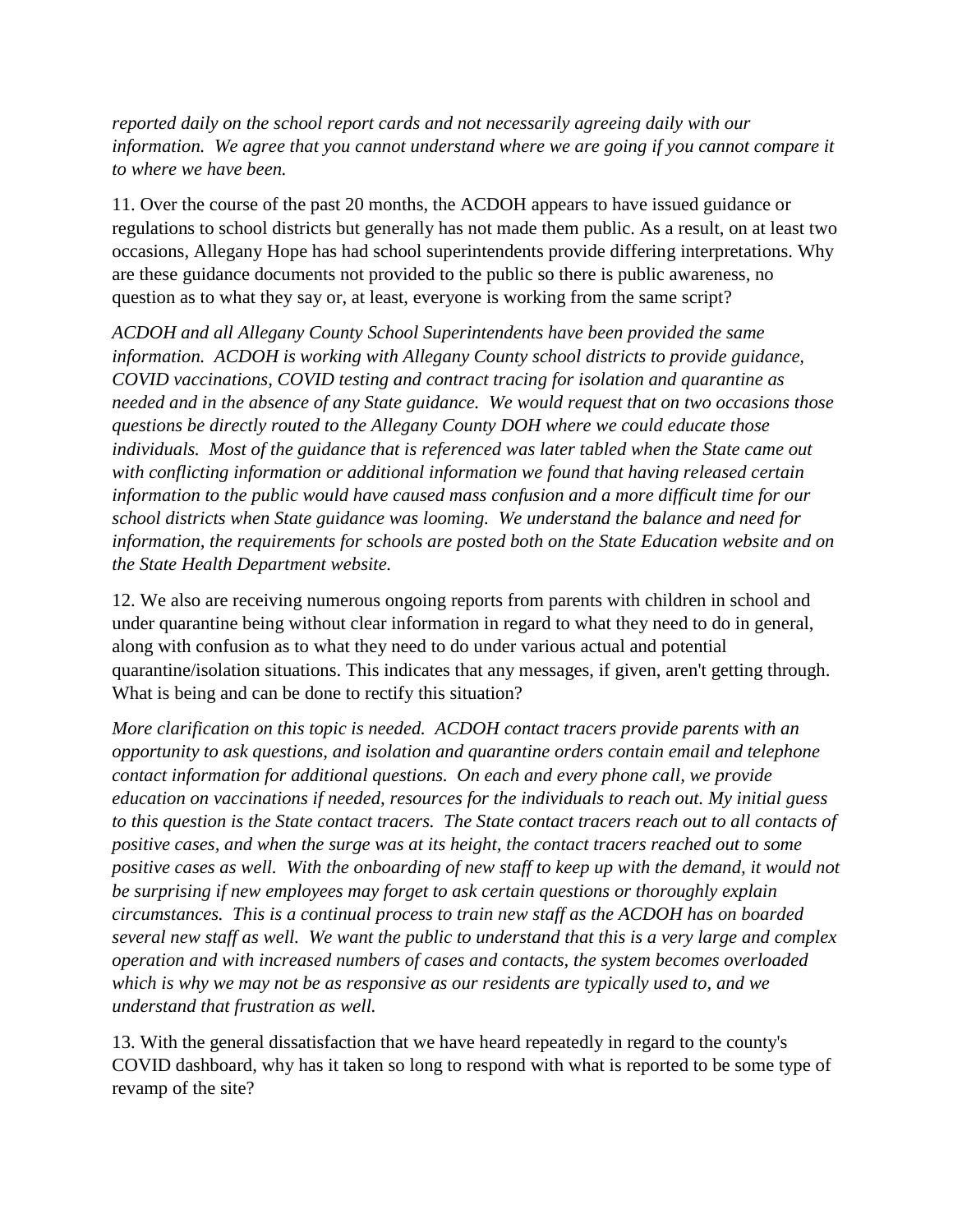*ACDOH is in the process of updating the dashboard that will provide a snap shot for the day, and we welcome any comments or feedback on things that residents would like to see. On occasion, we cannot supply specific information as we may not have the complete data set, and we want to try and provide the whole picture as best we can.* 

14. How is the county determining what is going to be included on the revised dashboard? Has it asked the general public what it wants to see?

*ACDOH is in the process of updating the dashboard. Requests from the public have been considered in this process.*

15. How many individual people are viewing the dashboard each day, week and since it has been up and running?

*The website provided the following numbers from February 11, 2021 to December 9, 2021:* 

- *Item Views during that Period: 40,086*
- *Average Item Views Per Day: 133.18*

16. Why would the media want to spend the weekend coming up with questions, submit them a day in advance, not knowing whether they will be answered, whether the answer will be clear and complete, and with no opportunity for followup and, most important when yesterday's (Monday's) questions, in this fast moving COVID environment, may be old news in that 24 hours period until Tuesday?

*The request for questions prior to the press briefing was to guide the information presented to answer those questions. The follow-up is the FAQ that we are providing to you now and answering all of those questions. We also did not want to cut off any question from the public; this is the time to ask whatever you feel is necessary, not focus the conversation, and we think it has opened up the dialogue a bit more and created a space to share ideas.* 

17. We have provided to the county on several different occasions information on free trainings in regard to providing public information to the public during a public health emergency. It all basically provides the same guidance. The last time we obtained data from the county, it appeared there is a lack of persons training in this important area. Why has this need for solid communication with the public been ignored for 20 months and only now is being recognized as a problem with dire consequences?

*ACDOH and county staff working on the COVID pandemic have completed the required trainings for their job duties. An assumption that someone is not trained to your specific standard is outrageous and further fans the flames of public anxiety during this difficult time. The reporting that Allegany Hope has provided would also likely not meet this standard of training. We do not feel like any communication with the public has been ignored, we have answered each F.O.I.L. request. At the beginning of the pandemic and continuously thereafter, Allegany Hope has requested F.O.I.L. as the option to communicate with the ACDOH and has ridiculed our office and organization because we do not provide information in the exact format that you have requested. Might I add that anyone can report on Facebook and pose as media*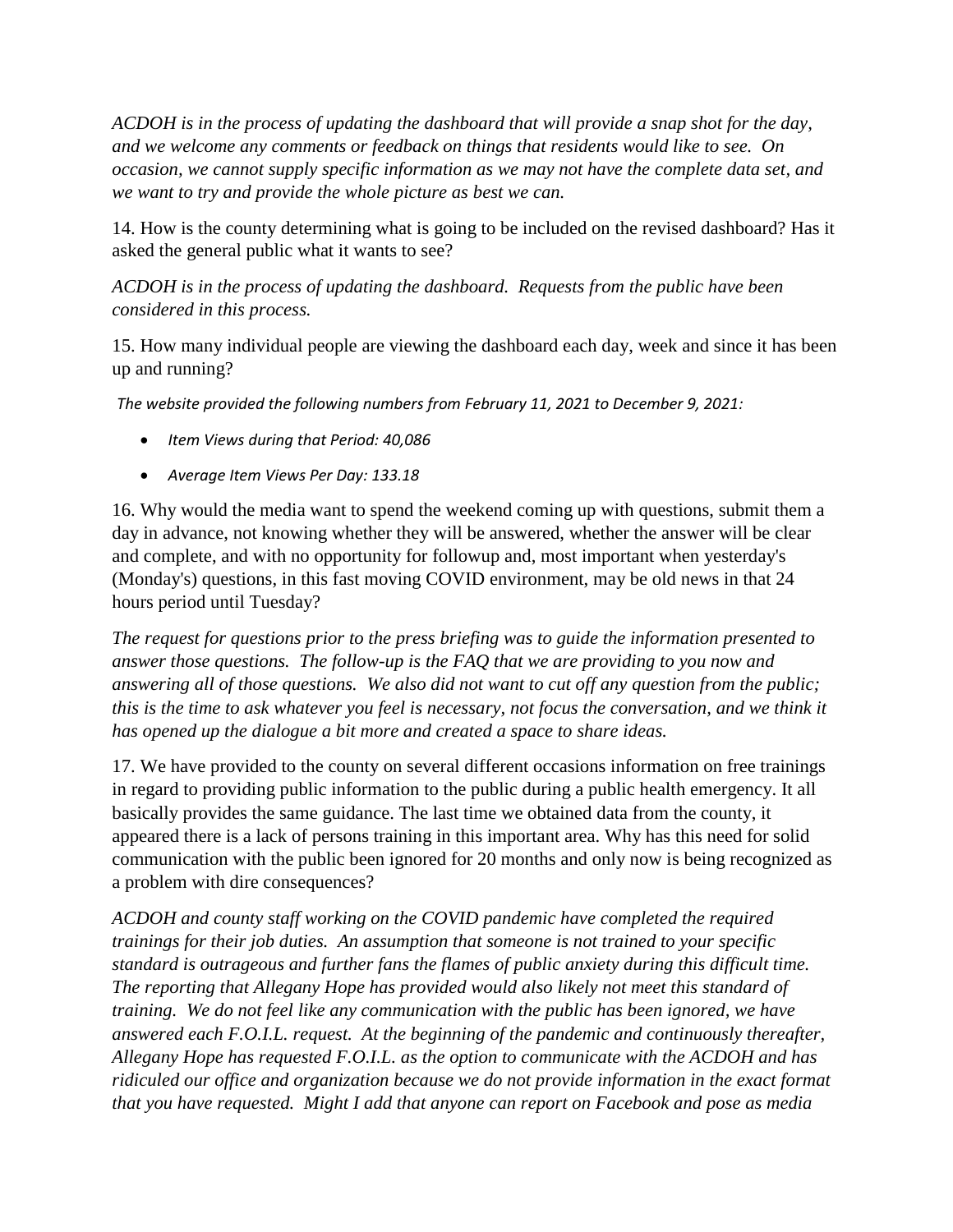*and Facebook in Allegany County reaches only a small segment of the population, which is why we utilize various sources for media outreach.* 

18. A basic principle of solid public communication, especially in a public health crisis, is dissemination to the widest possible audience. Why is Allegany Hope being required to submit multiple Freedom of Information Law (FOIL) requests a week for information, which we feel should be automatically disseminated on a daily basis to all media for wide distribution as to what is happening in the county so people can become more aware and respond accordingly?

*Clarification of the question is needed. Clarification of "we" is needed. ACDOH has not received FOIL requests from the media sources covering Allegany County. If the question relates to the school report cards and the data, they release then the question would have to be addressed with each school district. Also, we would state that Facebook and Allegany Hope do not cover a large portion of Allegany County. Our press announcements go out to radio, local newspapers, and other organization groups on our media distribution list. We would argue that this information has been broadcast to our media distribution list.* 

19. Another basic principle of solid public communication is for authoritative sources to be available to answer questions from the media. Therefore, what is the purpose in insisting that all questions be submitted in writing, when some aren't answered, many answers require one or many followup questions for better understanding which is time-consuming and disproportional to the benefit to the media inquirer, and all of this leading to less publicity and full understanding of the issues which should be conveyed to the public?

*The request for questions prior to the press briefing was to guide the information presented to answer those questions. ACDOH requesting questions from the media allows for the correct ACDOH staff person to provide a correct and approved response. Per our original FOIL request response during the start of the pandemic, we request media sources to put things in writing so that we can provide the best resources and sources available.* 

20. We are receiving more reports from our readers that they haven't been able to obtain answers to their questions from the county health department through its telephone response system, even more in the past couple of weeks than when there was a problem at the start of the pandemic. We don't have knowledge of the validity of these complaints, which are being made in passing but, if there is a problem, why is it occurring, and, regardless, where should people go since they say they aren't receiving answers at the generally published number?

*Clarification and validation is needed. ACDOH responds to 100s of telephone calls each day so many people leave messages. We ask the public be patient while our staff work to return 100s of telephone calls each day and continue to do contact tracing for our positives each day. The increase in positive individuals overloads the entire system. We cannot just surge and flex our capacity within a day.*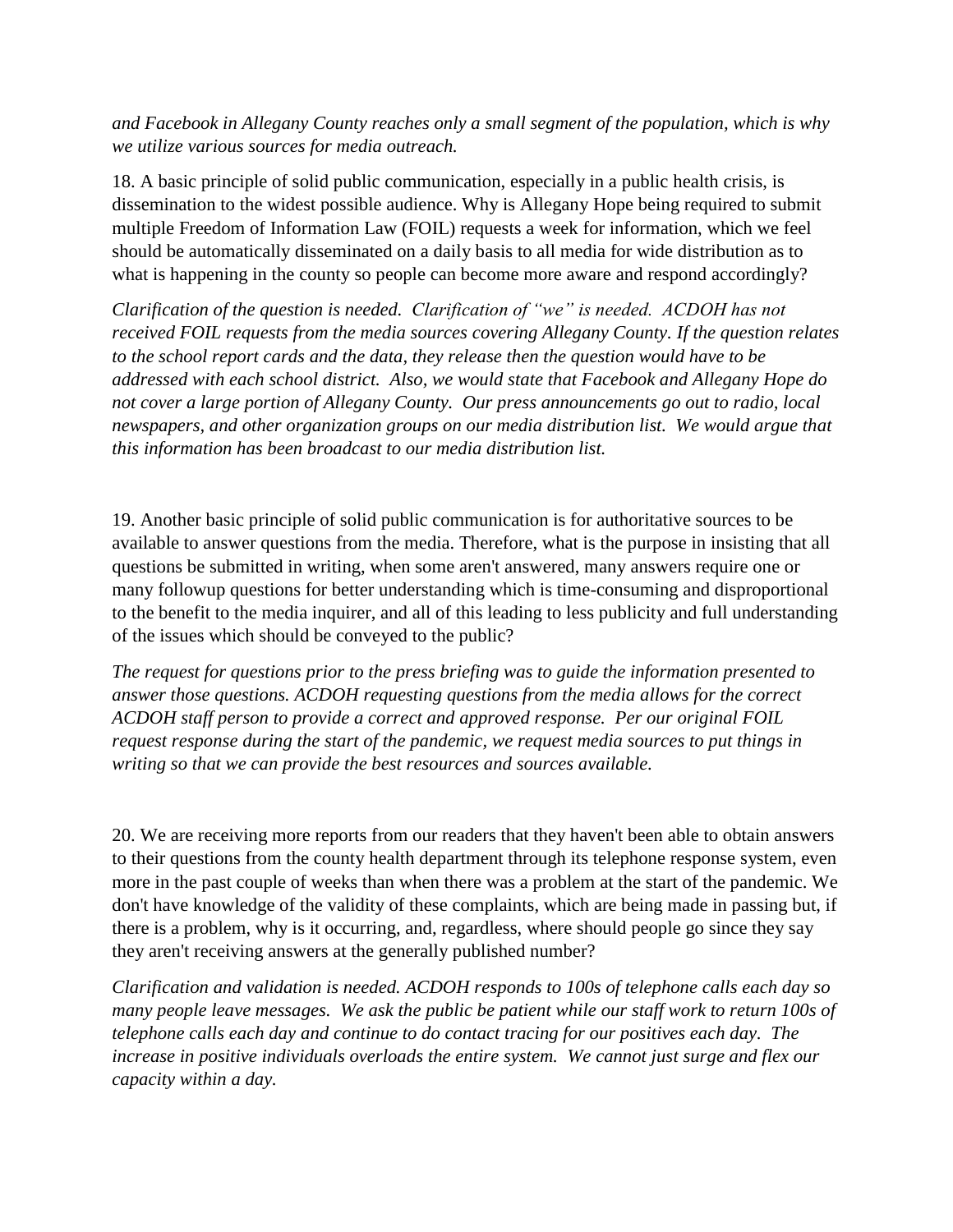21. Why isn't more effort being taken to search out and mitigate the misinformation and rumor mills among county residents, which is a basic tenet of solid public information dissemination and education, and which seemingly would do much to help overcome some of the public awareness issues which now have become an additional crisis?

*Many agencies in Allegany County are assisting the ACDOH to dispel the myths and misinformation and provide accurate information to the residents of Allegany County. Unfortunately, the amount of misinformation that comes to the residents of Allegany County through many means (word of mouth, internet, social media) is massive. Like many other counties, we do not reply to Facebook comments as this only leads to further distrust and needless arguments as Allegany Hope has seen and has responded to on several occasions on their Facebook page.* 

22. For the County and the Hospital: It is recognized that it takes some effort to publish data in regard to hospitalizations, both regular beds and intensive care, along with what percentage of COVID patients are vaccinated versus unvaccinated, although it seems this could be done with a fill-in form which simply is emailed. However, each time this information does get released it garners some of our highest reaches on Allegany Hope Community News. Wouldn't it be beneficial to provide this information on some type of regular basis to reenforce the message about hospital capacity and the problems associated with it, and to gain credibility, rather than providing the opportunity for naysayers to call the numbers provided only once in a while a fluke or misrepresented, particularly since this data apparently already is being provided to CDC (which is hard to decipher on its website) and, possibly, the State Health Department?

*Answer from JMH-Because we are a rural facility in a small community, we are very cautious to protect patient privacy; and therefore, take an approach that will ensure that privacy while still communicating with the public when challenges arise. We will continue to report to the NYS DOH as required and will review our process for public messaging.*

23. For the Hospital: Are there any plans to require individuals coming to the hospital to be vaccinated or have a completed PCR test, as reportedly is occurring at Roswell and some other facilities?

*Answer from JMH-There are no plans to require a vaccination for individuals coming to the hospital because we are the only full service acute hospital in Allegany County, unlike specialty hospitals such as Roswell. We remain dedicated to providing care to our community regardless of vaccine status, but again ask that the community support us by getting vaccinated in order to help keep us all safe.*

24. For the Hospital: What is currently anticipated in regard to continuing elective surgeries?